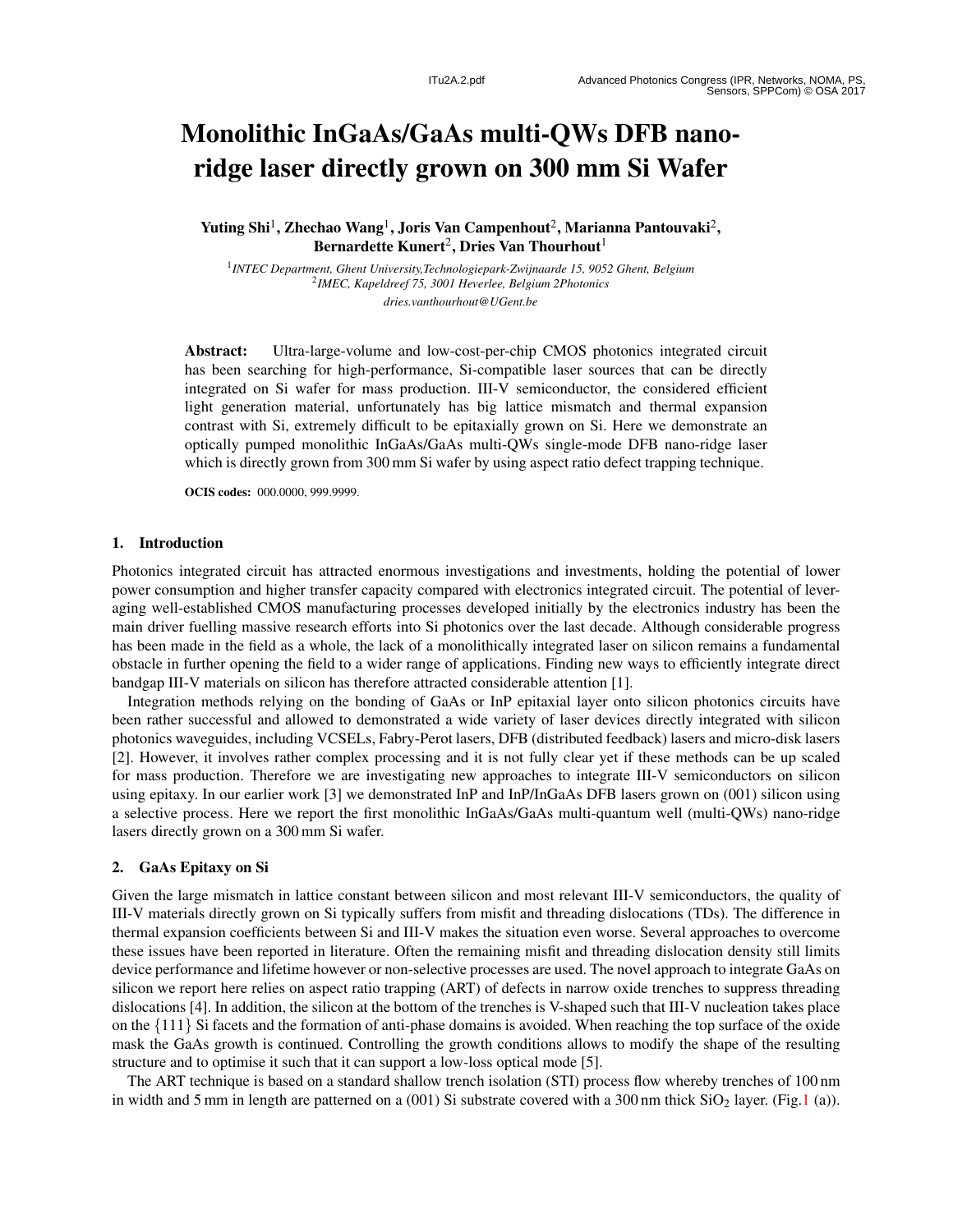The V - shaped Si groove with exposed {111 } facets is achieved by a tetramethylammonium hydroxide (TMAH) wetetch step. The GaAs epitaxy is performed by metal-organic vapor phase epitaxy (MOVPE) in a 300 mm deposition chamber applying group-V and -III precursors such as tertiarybutyl arsine (TBAs), trimethyindium (TMIn), triethylgallium (TEGa) and trimethylgallium (TMGa). Three compressively strained InGaAs multi-QWs layers with around 20% Indium are embedded in the GaAs ridges as the active region (Fig.1 (b)). The growth process is completed by depositing a passivation layer of InGaP covering the full ridge (Fig.1 (c)). The thickness of the QW layers is about 12 nm and their position was optimized to achieve high optical confinement in the active region. The ridge waveguides are around 600 nm in height and 350 nm in width.

A Finite Difference Eigenmode (FDE) simulation at a wavelength 1030 nm(Fig.1 (d)) shows the basic TE mode is well guided in the GaAs ridge waveguide, exhibiting an effective index  $n_{eff} = 3.14$ , a confinement factor in the QWs active region  $CF = 8.4\%$  and negligible leakage loss towards the Si substrate ( $< 5 \text{ dB/cm}$ ). Although other waveguide modes including the fundamental TM mode and higher-ordered TEM modes do exist in the ridge waveguide, their high leakage into the substrate and low confinement factor in the QWs should inhibit good laser performance, making the structure practically single mode. Therefore starting from this nano-ridge structure, we designed and fabricated single-mode DFB lasers incorporating a  $\lambda/4$  phase shift section optimised for working with this 1<sup>st</sup> TE mode.



Fig. 1. (a) XSEM of InGaAs/GaAs QWs ridge waveguides array grown from trenches on Si substrate. (b) XSEM of the ridge structure, which shows the position of three InGaAs QWs. (c) The sketch of GaAs ridge waveguide, including 50 nm thick InGaP passivation layer. (d) Simulation of the 1*st* TE mode guided in the structure. (e) SEM of DFB laser device array. DFB laser cavity is along horizontal direction. The image partly shows the gratings of three DFB devices in parallel. (f) SEM of the  $\lambda/4$  shift section of a DFB laser.

## 3. DFB Laser

## *3.1. Fabrication*

The DFB laser was realized by etching a 600 period gratings in the top surface of a GaAs ridge waveguide with a  $\lambda/4$  shift in the middle (Fig. 1 (e),(f)). The grating period (165 nm) and depth (80 nm) were designed such that the 1<sup>st</sup> TE mode Bragg stop band overlaps with the measured PL (photoluminescence) peak. In addition, a 50 period 2<sup>nd</sup> order grating with period 330 nm was defined in the same GaAs ridge waveguide, 30 µm away from the DFB grating, to vertically couple out the laser light and allow characterisation of the devices in a standard micro-PL setup. As the 600 nm high GaAs waveguide array results in considerable surface topography, the sample was first planarized with a layer of 1 .7 µm thick spin-coated BCB (Benzocyclobutene), and then etched back to the waveguide top surface. The gratings were patterned using electron-beam lithography (EBL) and inductive coupled plasma (ICP) etching with a  $Cl_2/CH_4/Ar$  gas recipe. Fig. 1 (f) shows the fabricated gratings.